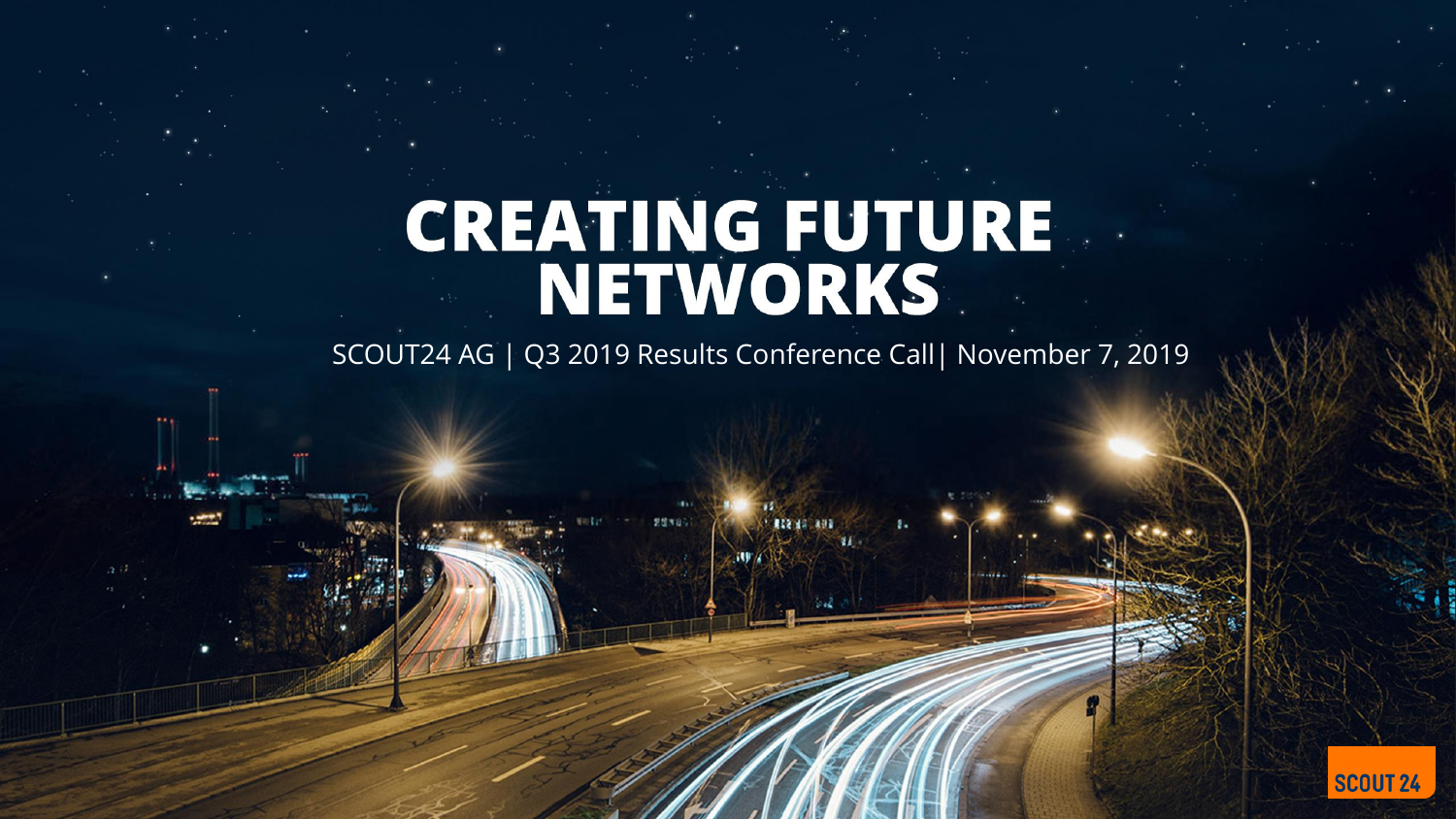## Disclaimer

This document has been issued by Scout24 AG (the "Company" and, together with its direct and indirect subsidiaries, the "Group") and does not constitute or form part of and should not be construed as any offer or invitation to sell or issue, or any solicitation of any offer to purchase or subscribe for, any securities of the Company, nor shall any part of it nor the fact of its distribution form part of or be relied on in connection with any contract or investment decision, nor does it constitute a recommendation regarding the securities of the Company or any present or future member of the Group.

All information contained herein has been carefully prepared. However, no reliance may be placed for any purposes whatsoever on the information contained in this document or on its completeness. No representation or warranty, express or implied, is given by or on behalf of the Company or any of its directors, officers or employees or any other person as to the accuracy or completeness of the information or opinions contained in this document and no liability whatsoever is accepted by the Company or any of its directors, officers or employees nor any other person for any loss howsoever arising, directly or indirectly, from any use of such information or opinions or otherwise arising in connection therewith.

The information contained in this presentation is subject to amendment, revision and updating. Certain statements, beliefs and opinions in this document are forwardlooking, which reflect the Company's or, as appropriate, senior management's current expectations and projections about future events. By their nature, forward-looking statements involve a number of risks, uncertainties and assumptions that could cause actual results or events to differ materially from those expressed or implied by the forward-looking statements. These risks, uncertainties and assumptions could adversely affect the outcome and financial effects of the plans and events described herein. Statements contained in this document regarding past trends or activities should not be taken as a representation that such trends or activities will continue in the future. The Company does not undertake any obligation to update or revise any information contained in this presentation (including forward-looking statements), whether as a result of new information, future events or otherwise. You should not place undue reliance on forward-looking statements, which speak only as of the date of this document.

This document is not an offer of securities for sale in the United States of America. Securities may not be offered or sold in the United States of America absent registration or an exemption from registration under the U.S. Securities Act of 1933, as amended. Neither this document nor any copy of it may be taken or transmitted into the United States of America, its territories or possessions or distributed, directly or indirectly, in the United States of America, its territories or possessions or to any US person.

By attending, reviewing or consulting the presentation to which this document relates or by accepting this document you will be taken to have represented, warranted and undertaken that you have read and agree to comply with the contents of this notice.

Nothing in this document constitutes tax advice. Persons should seek tax advice from their own consultants or advisors when making investment decisions.

Quarterly figures are unaudited. All numbers regarding the 2019 segment structure are unaudited and preliminary only, if not otherwise stated.

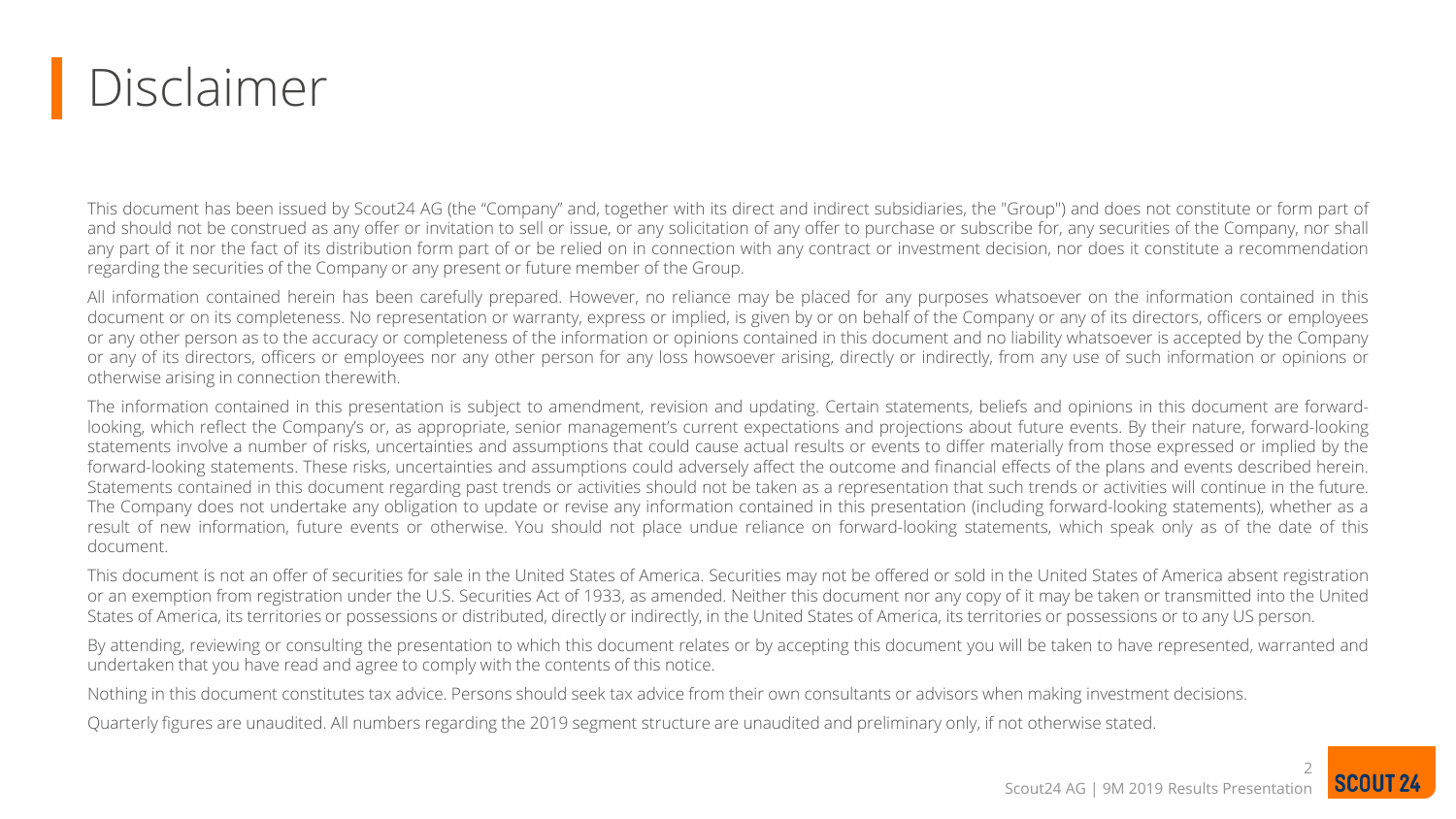## We are well on track to reach Full Year Group guidance

STRONG 9M REVENUE GROWTH AND PROFITABILITY

in €m



- 1) l-f-l (like-for-like): as if new acquisitions or divestments would have been consolidated/deconsolidated as per 1st January 2018.
- 2) Ordinary operating (oo) EBITDA refers to EBITDA adjusted for non-operating effects, which mainly include restructuring expenses, expenses in connection with the company's capital structure and company acquisitions
- (realised and unrealised), costs for strategic projects as well as effects on profit or loss from share-based payment programmes.
- 3) Cash contribution is defined as ooEBITDA less capital expenditures (adjusted, i.e. excluding IFRS16 effects), cash conversion as ooEBITDA / (ooEBITDA less capital expenditure (adjusted)).

3 **SCOUT 24** Scout24 AG | 9M 2019 Results Presentation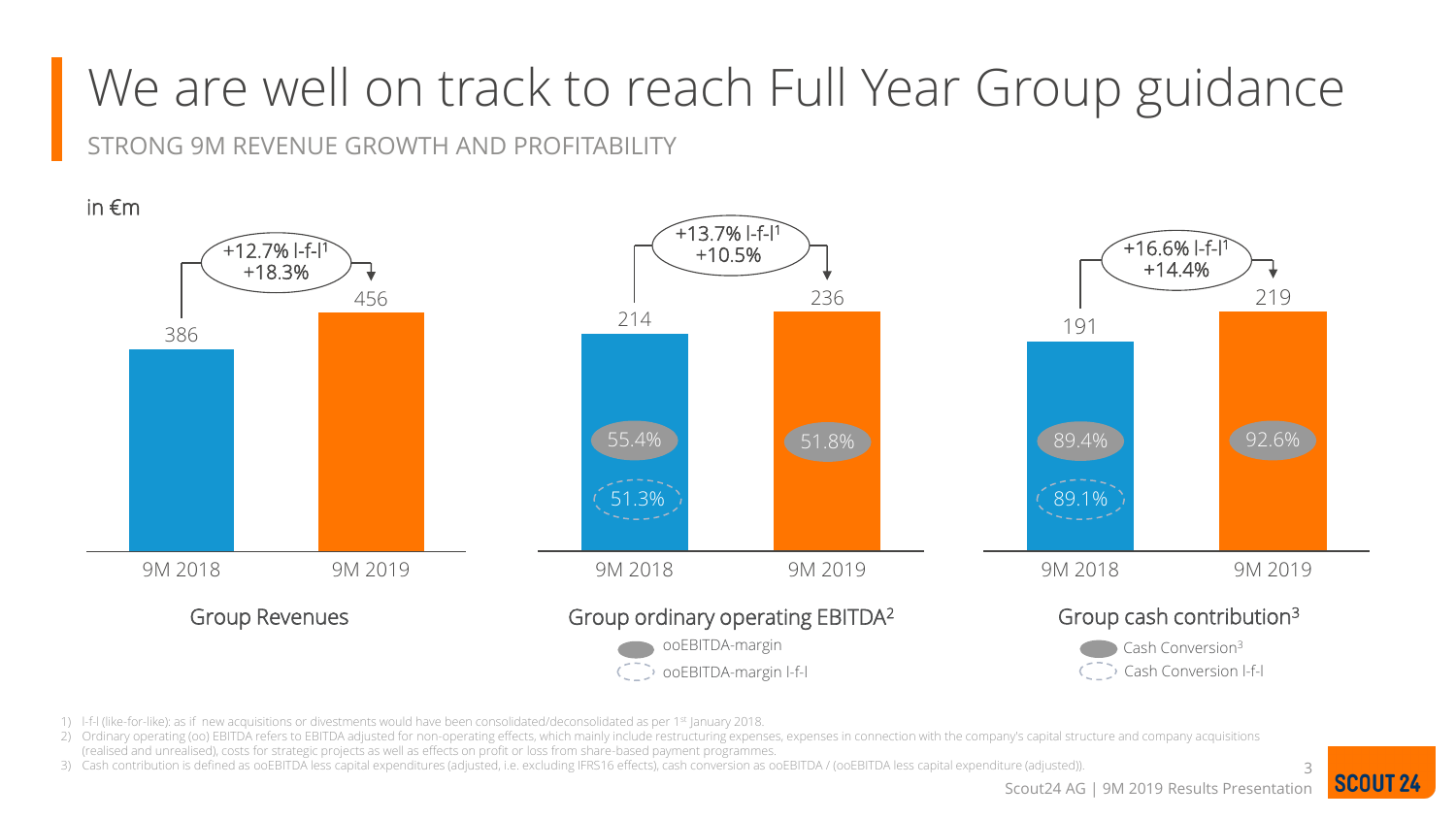# Q3 with decelerating revenue dynamics for IS24 & CS

STRONG PROFITABILITY THROUGH HIGH OPERATING LEVERAGE

in €m



1) l-f-l (like-for-like): as if new acquisitions or divestments would have been consolidated/deconsolidated as per 1st January 2018.

2) Ordinary operating (oo) EBITDA refers to EBITDA adjusted for non-operating effects, which mainly include restructuring expenses, expenses in connection with the company's capital structure and company acquisitions

(realised and unrealised), costs for strategic projects as well as effects on profit or loss from share-based payment programmes.

3) Cash contribution is defined as ooEBITDA less capital expenditures (adjusted, i.e. excluding IFRS16 effects), cash conversion as ooEBITDA / (ooEBITDA less capital expenditure (adjusted)).

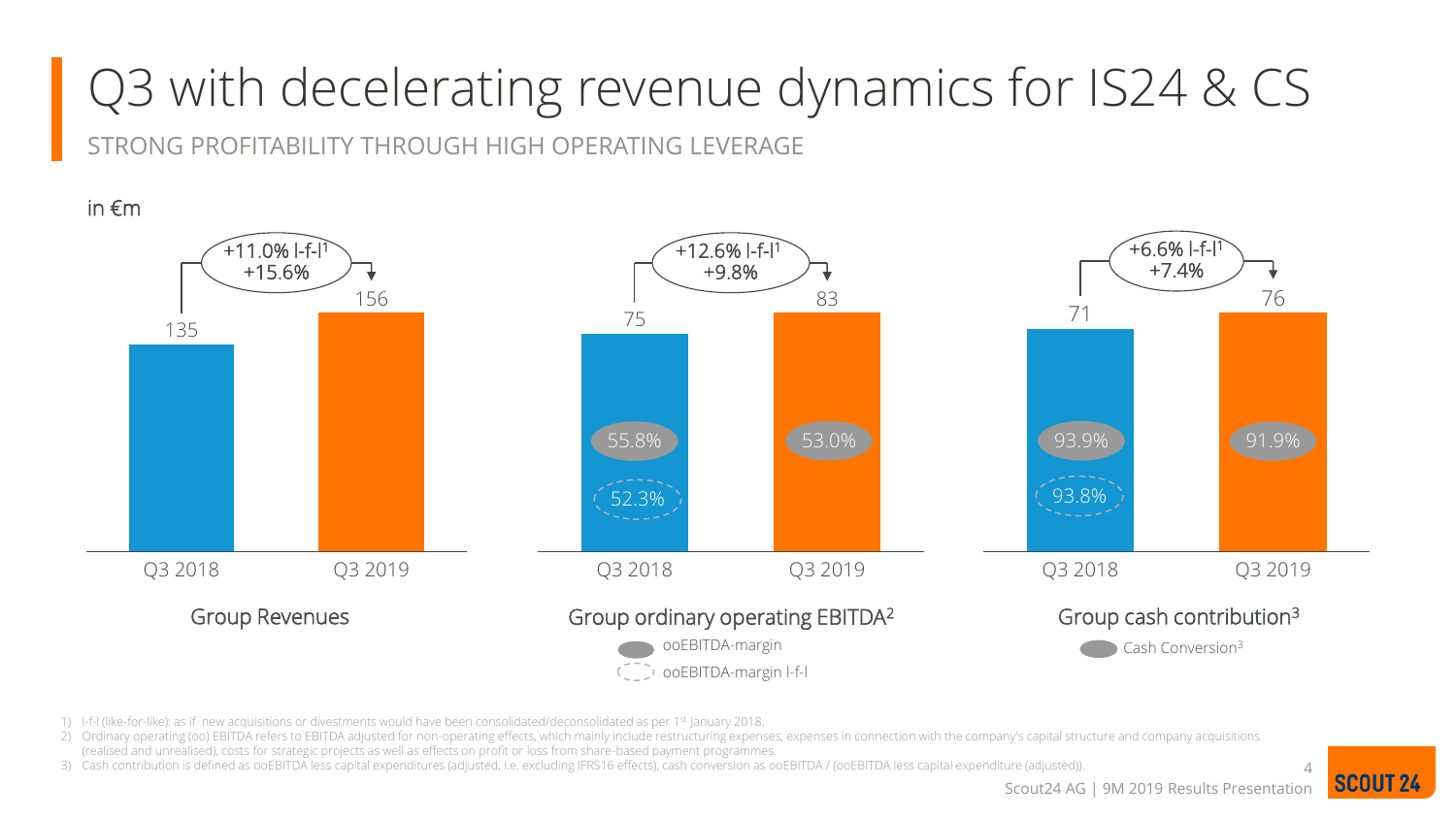## Residential remains strongest growth driver within IS24

DECELERATING REVENUES WITH BUSINESS REAL ESTATE PARTNERS AND PRIVATE LISTERS



1) l-f-l (like-for-like): as if new acquisitions or divestments would have been consolidated/deconsolidated as per 1st January 2018.

2) Ordinary operating (oo) EBITDA refers to EBITDA adjusted for non-operating effects, which mainly include restructuring expenses, expenses in connection with the company's capital structure and company acquisitions (realised and unrealised), costs for strategic projects as well as effects on profit or loss from share-based payment programmes.

Scout24 AG | 9M 2019 Results Presentation

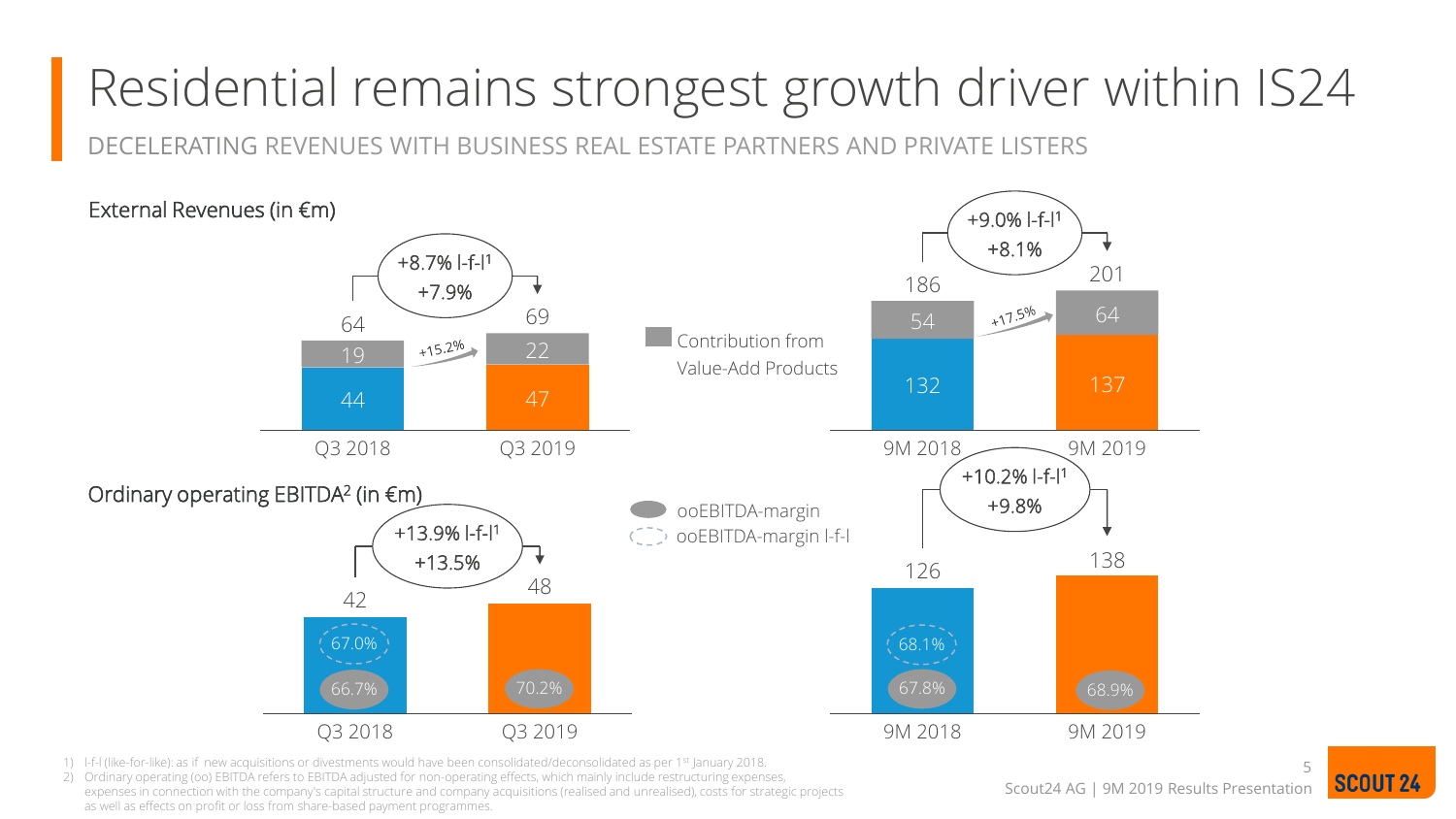# Bestellerprinzip with 50/50 split for all federal states

DRAFT BILL WAS PUBLISHED IN SEPTEMBER – CABINET APPROVED REFORM OF AGENT COMMISSION EARLY OCTOBER



- The Grand Coalition has reached an agreement: The bill was approved by the cabinet on October 9.
	- There will be a split 50/50 between homeseller and buyer. - The homeseller has to pay first, the buyer only afterwards.
- Further formal votes in the Bundesrat and Bundestag will take place until the end of the year.
- We expect the new law to take effect as of  $1<sup>st</sup>$  Jan 2020 (with a transition period of 6 months).

**50/50 commission split already market practice in 11 states, i.e. Bestellerprinzip will only impact 5 states and lead to uniform commission regime across Germany**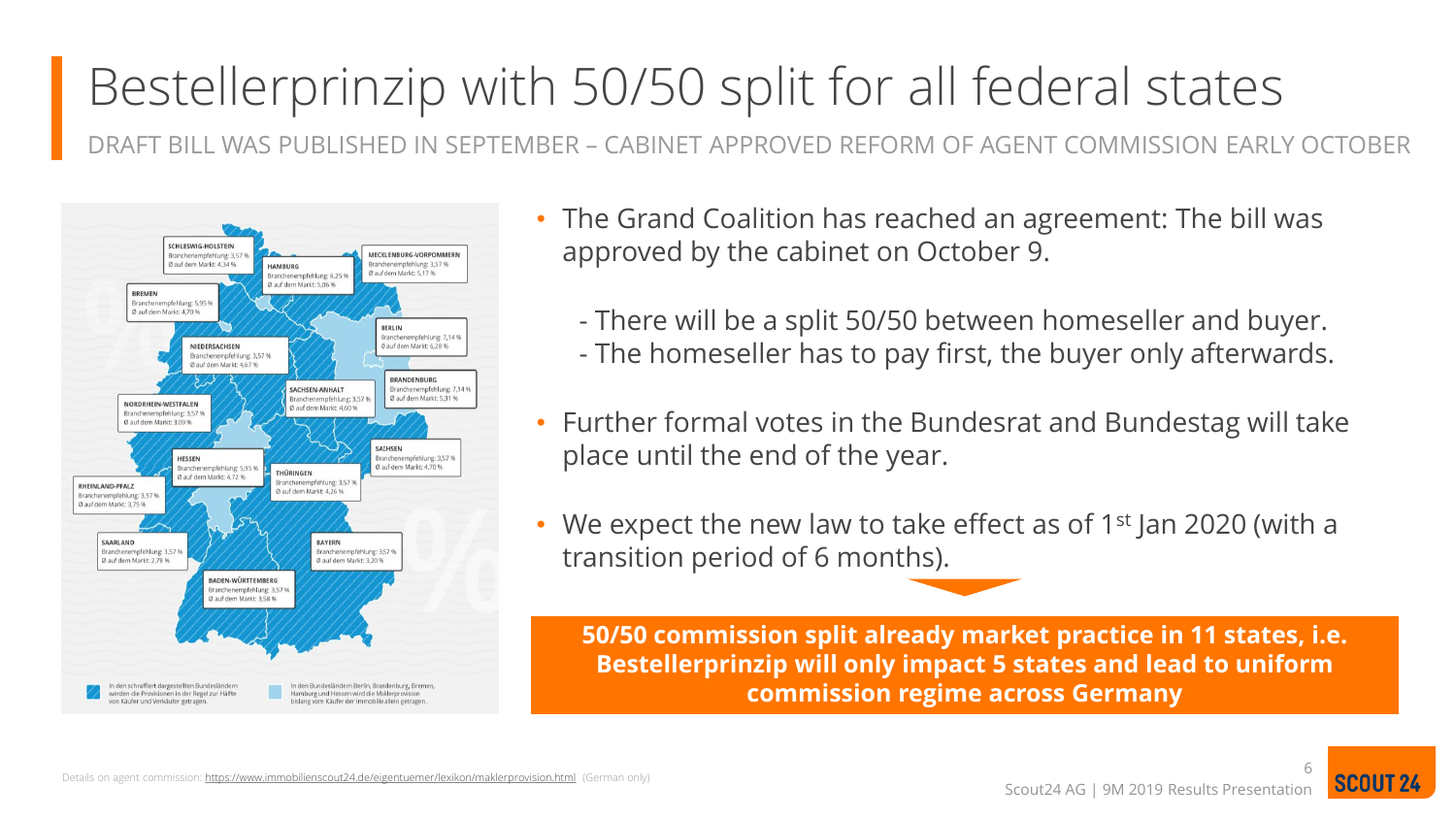# AutoScout24 is over-delivering on growth and margin

#### RECORD MARGIN OF >60%



- 1) l-f-l (like-for-like): as if new acquisitions or divestments would have been consolidated/deconsolidated as per  $1<sup>st</sup>$  January 2018.
- 2) Ordinary operating (oo) EBITDA refers to EBITDA adjusted for non-operating effects, which mainly include restructuring expenses, expenses in connection with the company's capital structure and company acquisitions (realised and unrealised), costs for strategic projects as well as effects on profit or loss from share-based payment programmes.

Scout24 AG | 9M 2019 Results Presentation

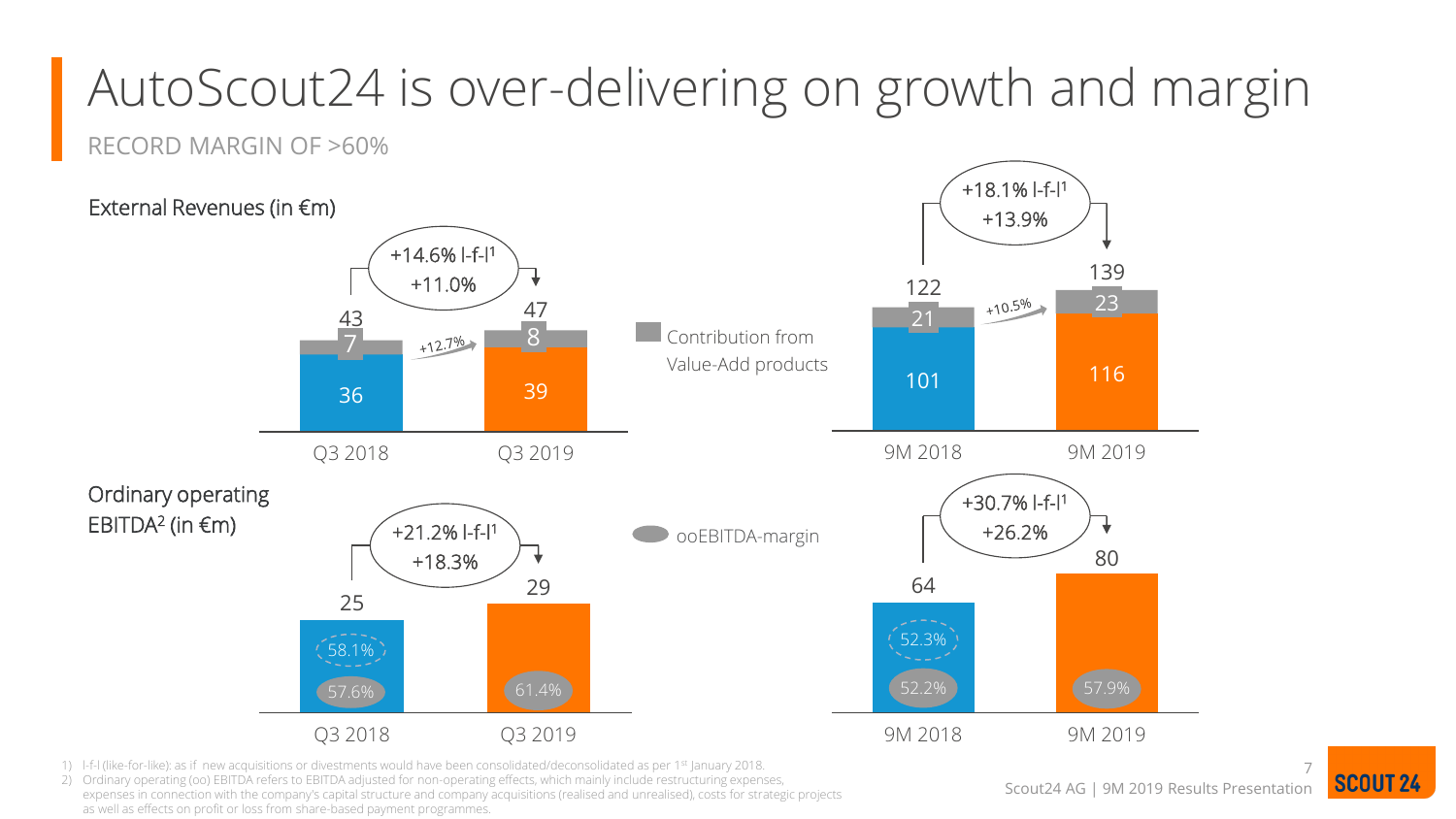#### CS with strongly growing services revenues, but weaker display and financing business

FINANZCHECK.DE CONTINUES WITH SLIGHTLY SLOWER GROWTH **DooEBITDA-margin** ooEBITDA-margin l-f-l 1 External Revenues (in €m) Ordinary operating EBITDA<sup>2</sup> (in €m) 25 28 3 Q3 2018 12 Q3 2019 29 40 +10.9% l-f-l 1 +39.8% 75 85 9M 2019 32 3 9M 2018 78 117 +13.3% l-f-l 1 +49.6%  $-0.3$   $-1.9$ Q3 2018 Q3 2019  $10.8$  9.5 11.1  $(23.8\%)^{1}$  11.4 -5.2% l-f-l 1 -14.5% 38.9% 23.8% 11.4 31.3 23.8% 34.5 9M 2018 -0.3 -8.5 9M 2019 31.0 26.0 -5.7% l-f-l 1 -16.0% 39.7% 22.3% FZ.de Contribution  $27.8\%$  26.8%

1) Like-for-like: as if FINANZCHECK.de has been part of the Scout24 Group since 1 January 2018..

2) Ordinary operating (oo) EBITDA refers to EBITDA adjusted for non-operating effects, which mainly include restructuring expenses, expenses in connection with the company's capital structure and company acquisitions (realised and unrealised), costs for strategic projects as well as effects on profit or loss from share-based payment programmes.

Scout24 AG | 9M 2019 Results Presentation

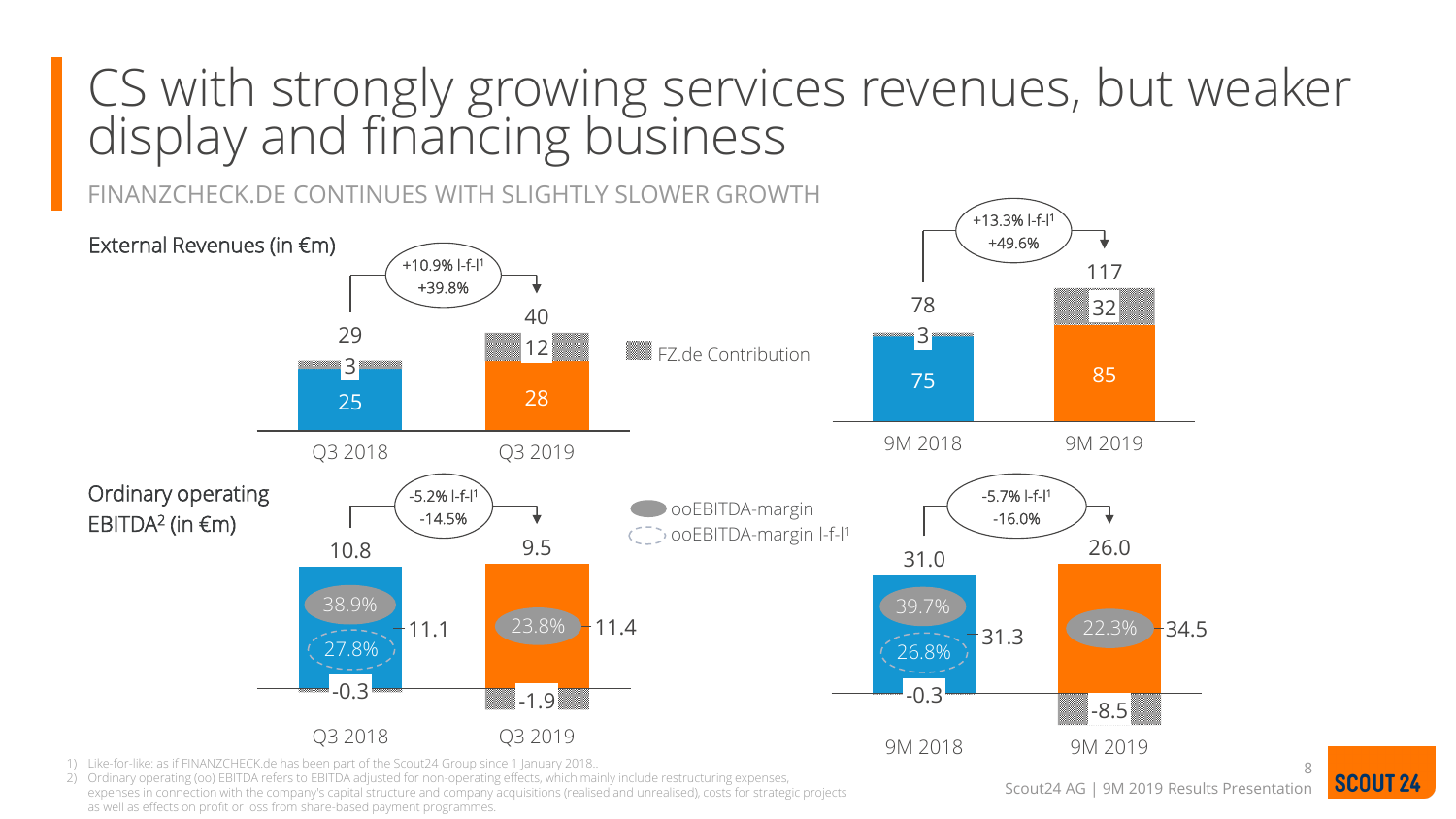#### Ordinary Operating Cost reflects FZ consolidation

| $(in \in m)$                            | <b>9M 2018</b> | <b>9M 2019</b>    |
|-----------------------------------------|----------------|-------------------|
| <b>Revenues</b>                         | 385.8          | 456.3             |
| Own work capitalised                    | 13.7           | 15.1              |
| Personnel (incl. external labour)       | (106.6)        | (125.9)           |
| Marketing (online & offline)            | (41.5)         | (62.0)            |
| $\mathsf{I}\mathsf{T}$                  | (14.6)         | (19.2)<br>------- |
| Other costs                             | (23.0)         | (28.0)            |
| <b>Total operating cost</b>             | (171.9)        | (220.0)           |
| <b>Ordinary operating EBITDA</b>        | 213.9          | 236.4             |
| <b>Ordinary operating EBITDA-margin</b> | 55.4%          | 51.8%<br>.        |

1) I-f-I (like-for-like): as if new acquisitions or divestments would have been consolidated/deconsolidated as per 1st January 2018. Scout24 AG | 9M 2019 Results Presentation

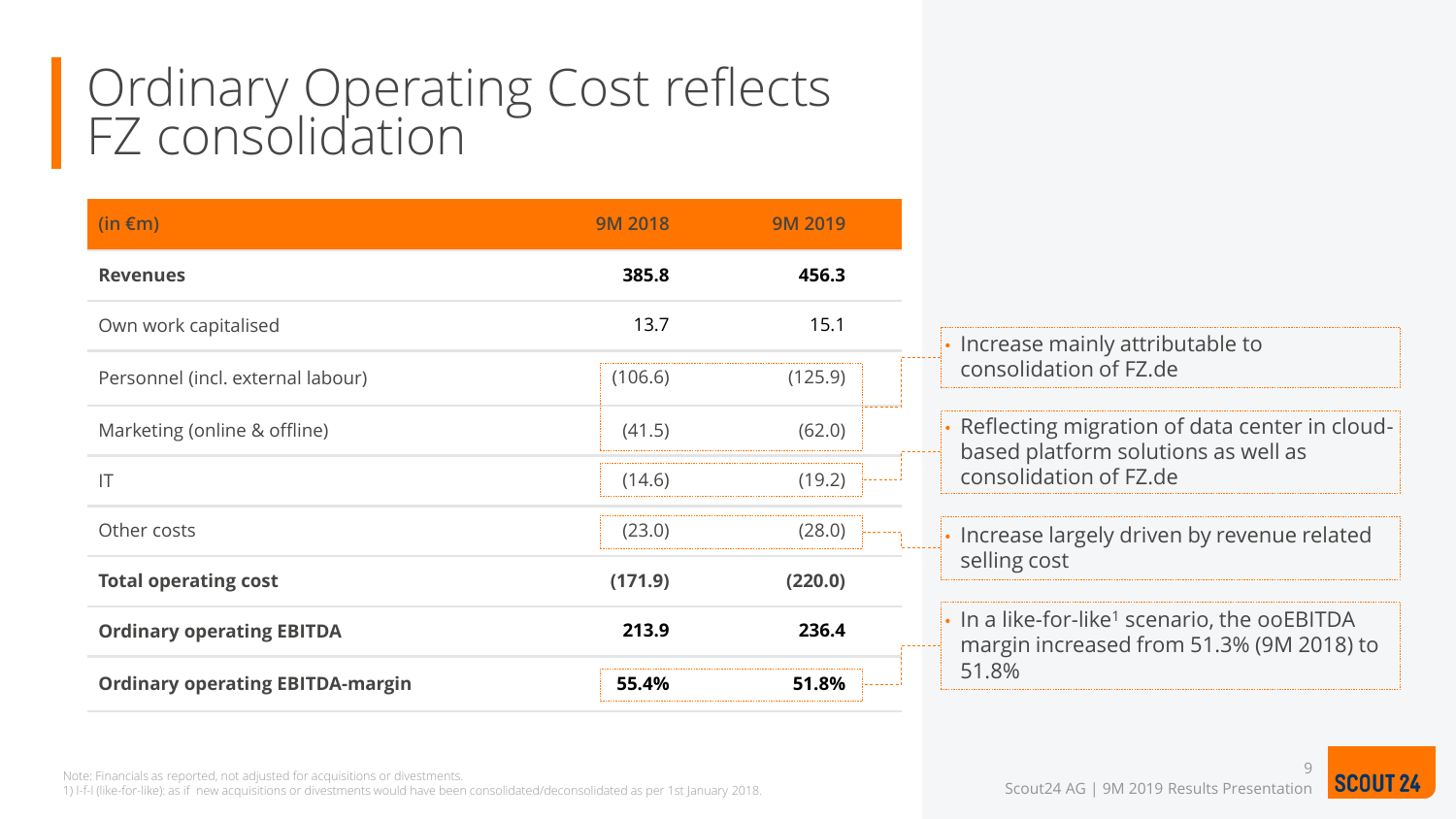### Adjusted EPS up 11.2 %, unadjusted EPS driven by stock price

| (in $\epsilon$ m)                                         | 9M 2018 | 9M 2019 |
|-----------------------------------------------------------|---------|---------|
| <b>Ordinary operating EBITDA</b>                          | 213.9   | 236.4   |
| Non-operating items                                       | (18.0)  | (43.0)  |
| <b>Reported EBITDA</b>                                    | 196.0   | 193.4   |
| D&A                                                       | (21.0)  | (24.3)  |
| D&A on PPA items                                          | (27.1)  | (28.9)  |
| <b>EBIT</b>                                               | 148.0   | 140.2   |
| <b>Results Equity Method</b>                              | 0.1     | (0.5)   |
| Finance Income                                            | 7.7     | 0.2     |
| Finance Cost                                              | (11.3)  | (13.1)  |
| <b>Earnings before Tax</b>                                | 144.5   | 126.9   |
| Taxes on Income                                           | (41.8)  | (40.8)  |
| <b>Earnings after Tax</b>                                 | 102.6   | 86.1    |
| Earnings per Share (in $\epsilon$ )                       | 0.95    | 0.80    |
| <b>Adjusted Earnings<sup>1</sup></b>                      | 124.5   | 138.3   |
| Earnings per Share adjusted (in $\epsilon$ ) <sup>1</sup> | 1.16    | 1.29    |

• Including personnel expenses of €30.5m (therein €28.2m for share-based compensation) as well as €10.4m for M&A related activities.

• Finance cost 9M 2019 including interest payments of €8.0m (9M 2018: €6.6m), amortisation of capitalized financing fees (€2.9m) and expenses from evaluation of derivatives instruments (both non-cash) of €2.1m.

• Finance income 9M 2018 including gain from derivative instruments (€7.6m, non-cash).

• Effective tax rate of 32.1% in 9M 2019 versus 29.0% in 9M 2018.

• Mainly attributable to the reduction of deferred tax assets recognized on the unused tax losses as well as to tax effects from previous years.

Adjusted EPS<sup>1</sup> increased by 11.2%

1) Unaudited. Adjusted earnings (consequently adjusted EPS) excluding non-recurring items and D&A on PPA items, calculated with normalized tax rate.

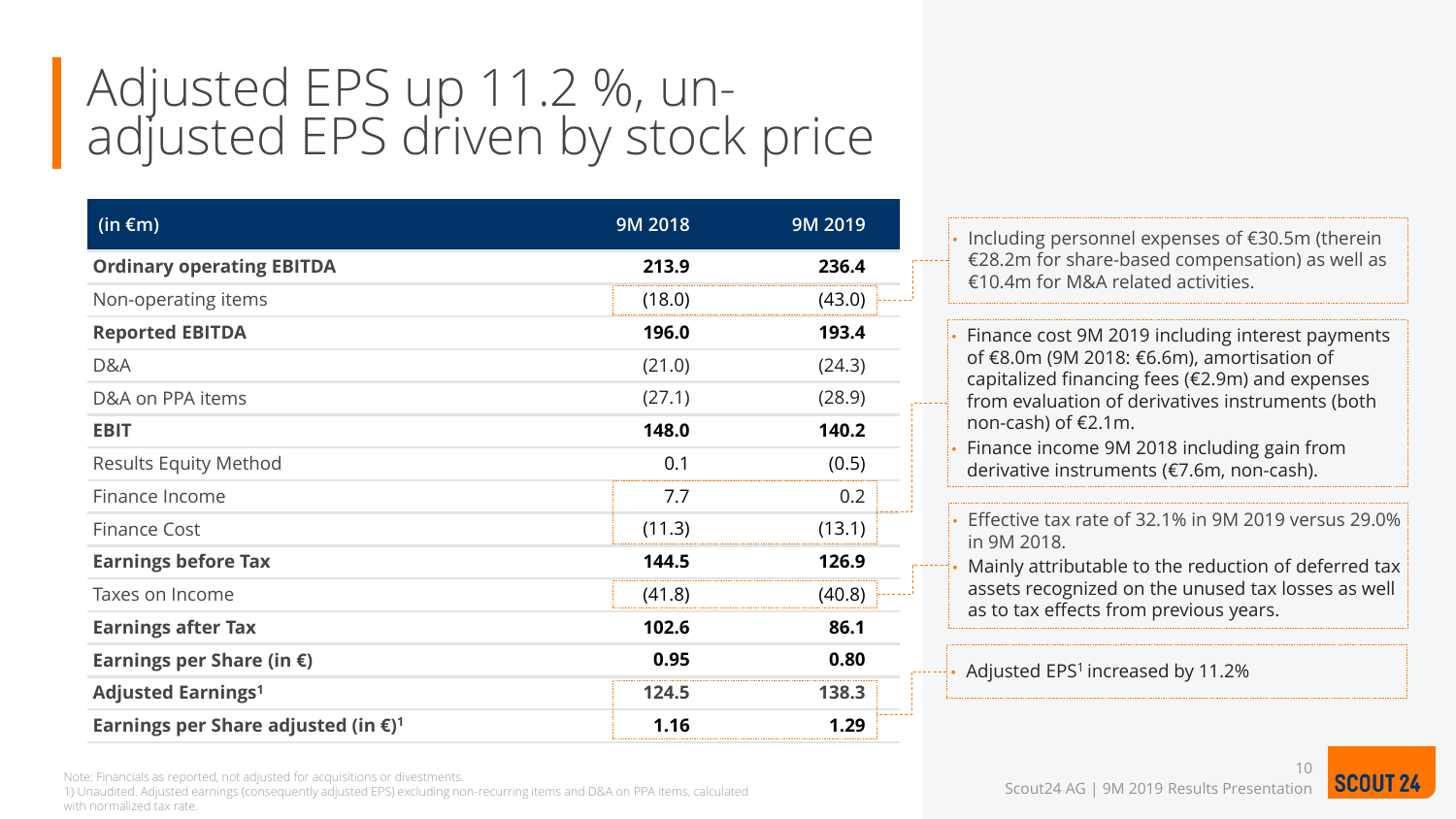## Reconciliation Adjusted Earnings

| $(in \in m)$                                                                                          | <b>FY 2018</b>           | 9M 2018                  | 9M 2019                  |
|-------------------------------------------------------------------------------------------------------|--------------------------|--------------------------|--------------------------|
| <b>Earnings before Tax</b>                                                                            | 218.5                    | 144.5                    | 126.9                    |
| Add back non-operating items                                                                          | 34.2                     | 18.0                     | 43.0                     |
| Add back D&A on PPA items                                                                             | 36.8                     | 27.1                     | 28.9                     |
| Add back extraordinary finance expenses / income and effects from derivative instruments <sup>1</sup> | (7.2)                    | (7.6)                    | 2.4                      |
| Deduct profit from disposal of investments accounted for using the equity method                      | (35.0)                   | $\overline{\phantom{a}}$ | $\sim$                   |
| <b>Adjusted Earnings before Tax</b>                                                                   | 247.3                    | 181.9                    | 201.2                    |
| Adjusted Tax based on normalised Tax rate <sup>2</sup>                                                | (77.3)                   | (57.4)                   | (62.9)                   |
| Non-Controlling interest                                                                              | $\overline{\phantom{a}}$ | $\overline{\phantom{a}}$ | $\overline{\phantom{a}}$ |
| Adjusted Earnings attributable to owners of the parent company                                        | 170.0                    | 124.5                    | 138.3                    |
| Earnings per Share adjusted (in $\epsilon$ )                                                          | 1.58                     | 1.16                     | 1.29                     |
| Weighted average of shares (in million)                                                               | 107.6                    | 107.6                    | 107.5                    |



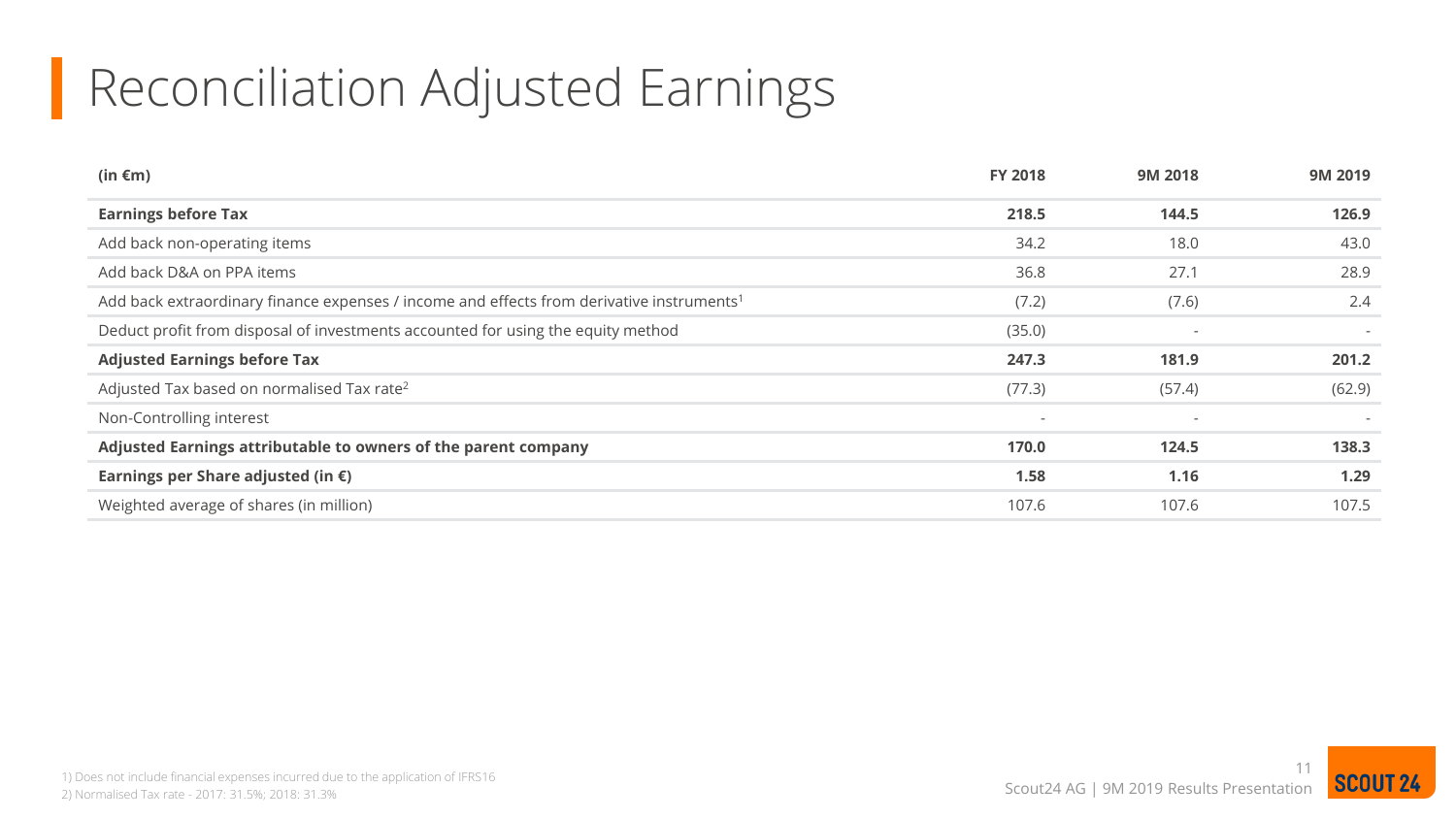#### We have an excellent financing structure

| Debt structure        | Loan volume $(\epsilon m)$ | <b>Current margin</b> |
|-----------------------|----------------------------|-----------------------|
| <b>Term loan</b>      | 300                        | 1.15%                 |
| <b>RCF I (drawn)</b>  | 20                         | 0.85%                 |
| RCF I (undrawn)       | 180                        |                       |
| <b>RCF II (drawn)</b> | 315                        | 0.80%                 |
| RCF II (undrawn)      | 185                        |                       |



- Dividend payment of €68.9m in September 2019
- $\cdot$   $\in$  100m drawn from RCF II to finance share buyback program
- Decrease of interest margin due to strong performance led to leverage step-down below 2.50:1 in Q1 2019
- Leverage ratio per end of September 2019 at 2.39:1

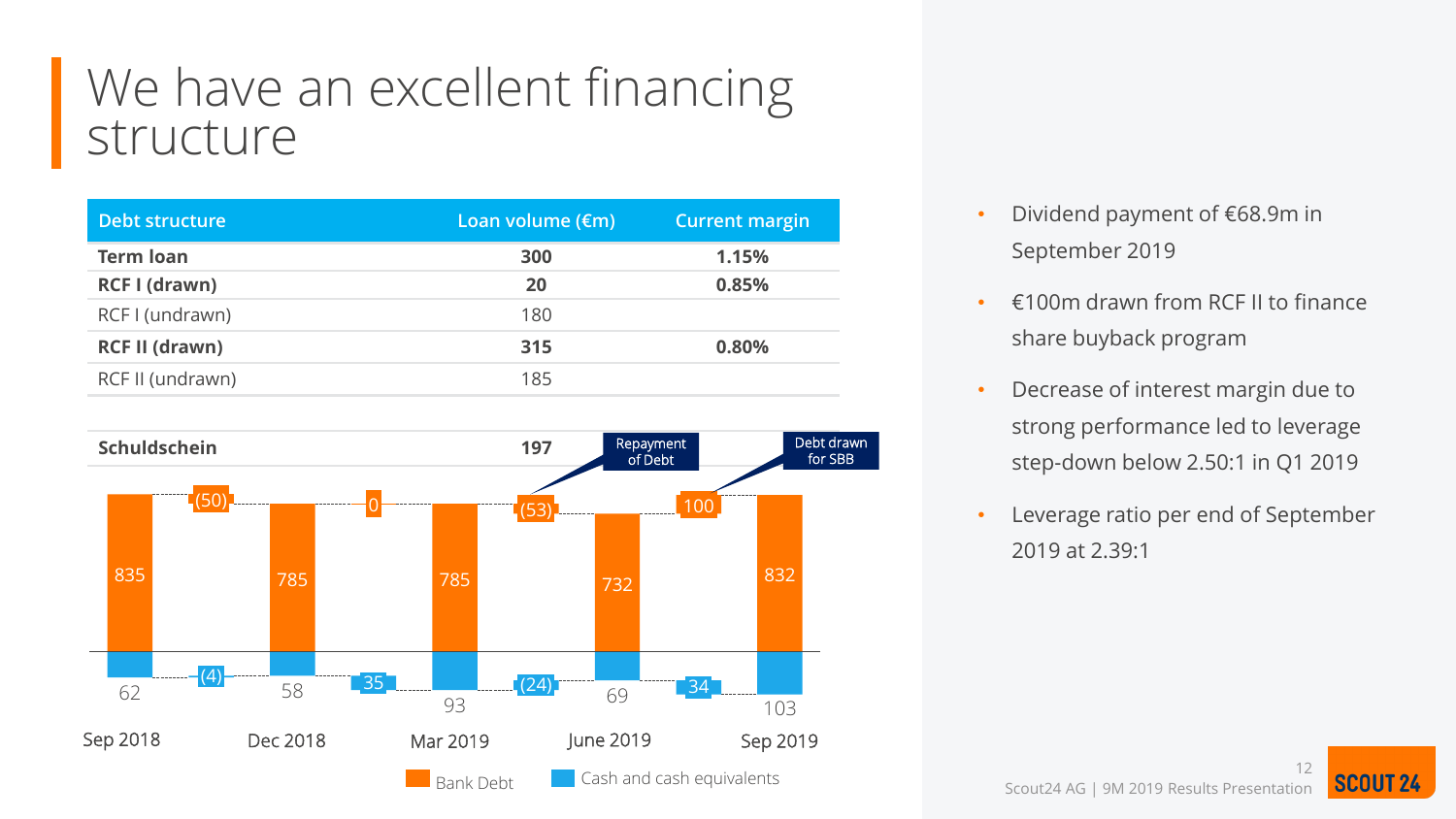#### We have already returned €80.5m to our shareholders

| <b>Share buy-back Overview to Date</b> |                                              |                                           |  |
|----------------------------------------|----------------------------------------------|-------------------------------------------|--|
| <b>Period</b>                          | <b>Aggregated volume</b><br>in no. of shares | Total volume <sup>1</sup><br>$(\epsilon)$ |  |
| $2/9 - 6/9/2019$                       | 250,207                                      | 13,086,675                                |  |
| $9/9 - 13/9/2019$                      | 302,200                                      | 15,209,917                                |  |
| $16/9 - 20/9/2019$                     | 304,500                                      | 15,209,289                                |  |
| $23/9 - 27/9/2019$                     | 181,395                                      | 9,236,176                                 |  |
| 30/9 - 4/10/2019                       | 88,250                                       | 4,624,897                                 |  |
| 7/10 - 11/10/2019                      | 108,900                                      | 5,790,420                                 |  |
| 14/10 - 18/10/2019                     | 108,700                                      | 5,790,972                                 |  |
| $21/10 - 25/10/2019$                   | 107,800                                      | 5,789,352                                 |  |
| 28/10 - 1/11/2019                      | 105,700                                      | 5,791,513                                 |  |
| <b>Total</b>                           | 1,557,652                                    | 80,529,211                                |  |

- Up to €300 million share buyback program was announced on 19 July 2019.
- At that time, this corresponded to about 5.6% of the share capital.
- Current AGM approval allows for max. 10% of current share capital.
- First tranche of the share buyback started on 2 September 2019 with a volume of €150 million.
- This tranche will end earliest on 11 November 2019 and latest on 31 January 2020.

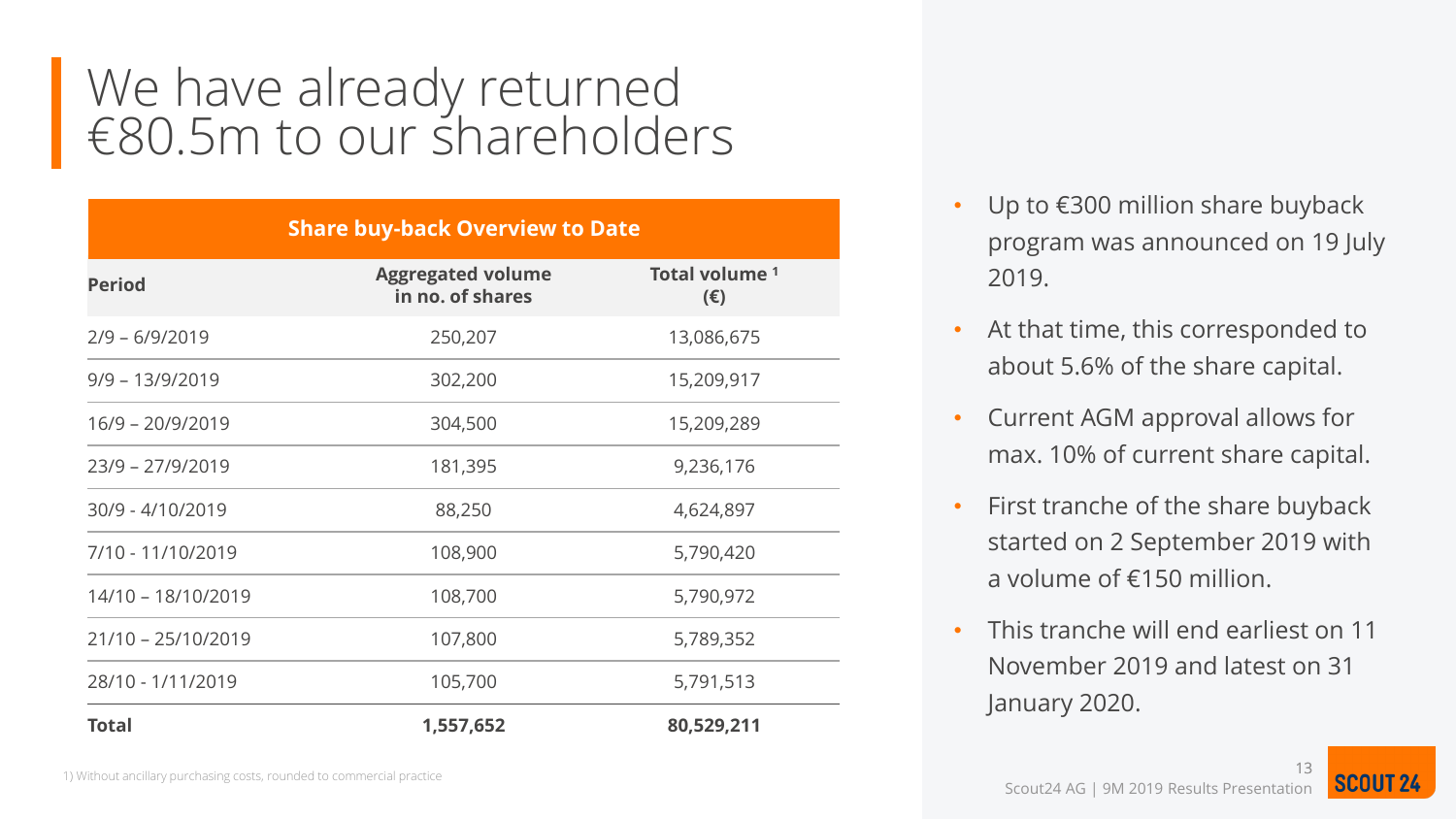## Well on track to achieve the Group guidance

#### **Revenue growth**

**(adjusted for consolidation effects, i.e. considering FINANZCHECK.de contribution for full year 2018 and not considering the contributions of deconsolidated companies AS24 Spain and classmarkets)**

#### **Low- to mid-teens** Reported 15.0% to 17.0%

#### **Ordinary operating EBITDA margin**

#### **Between 52.0% and 54.0%**

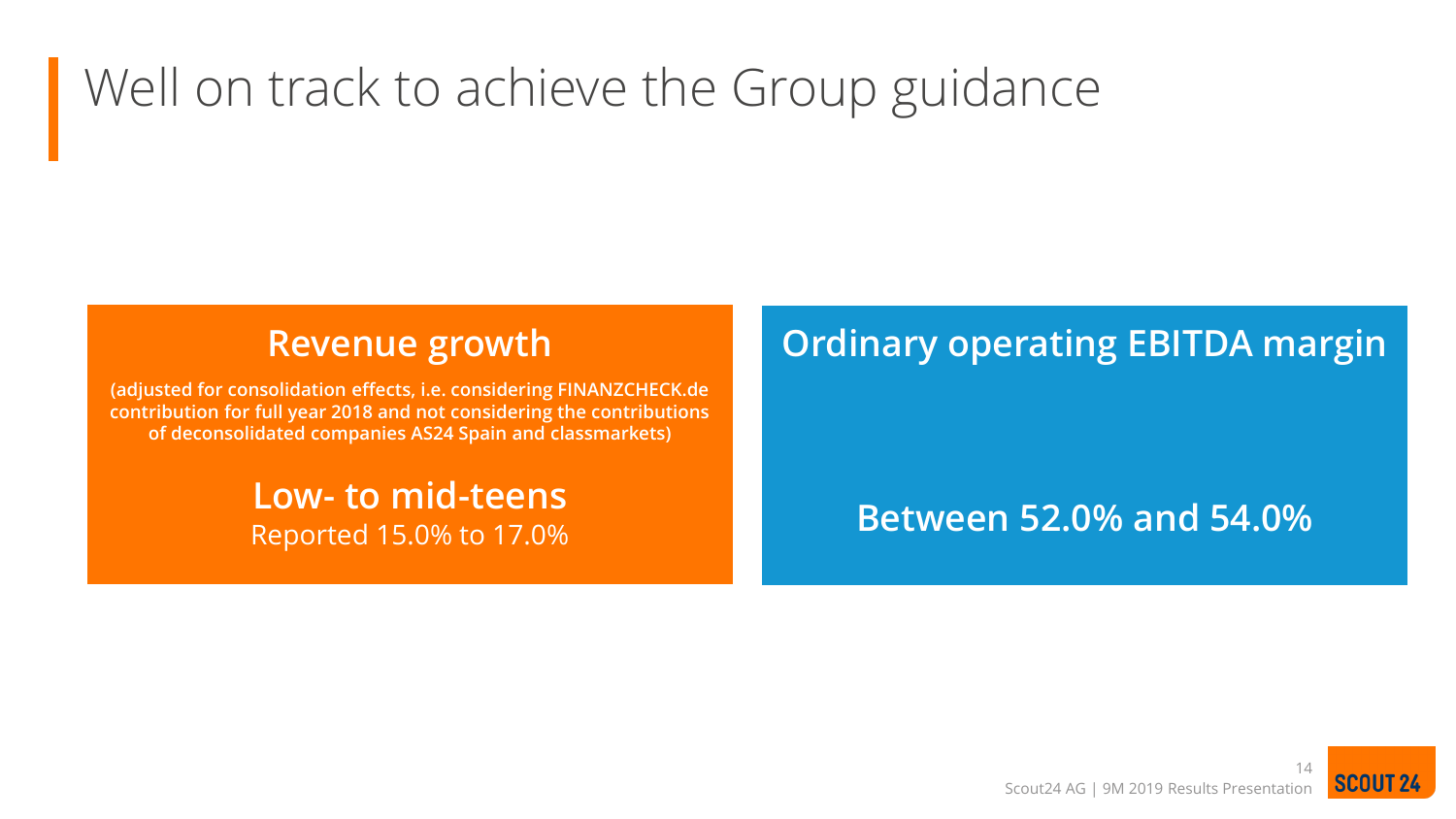